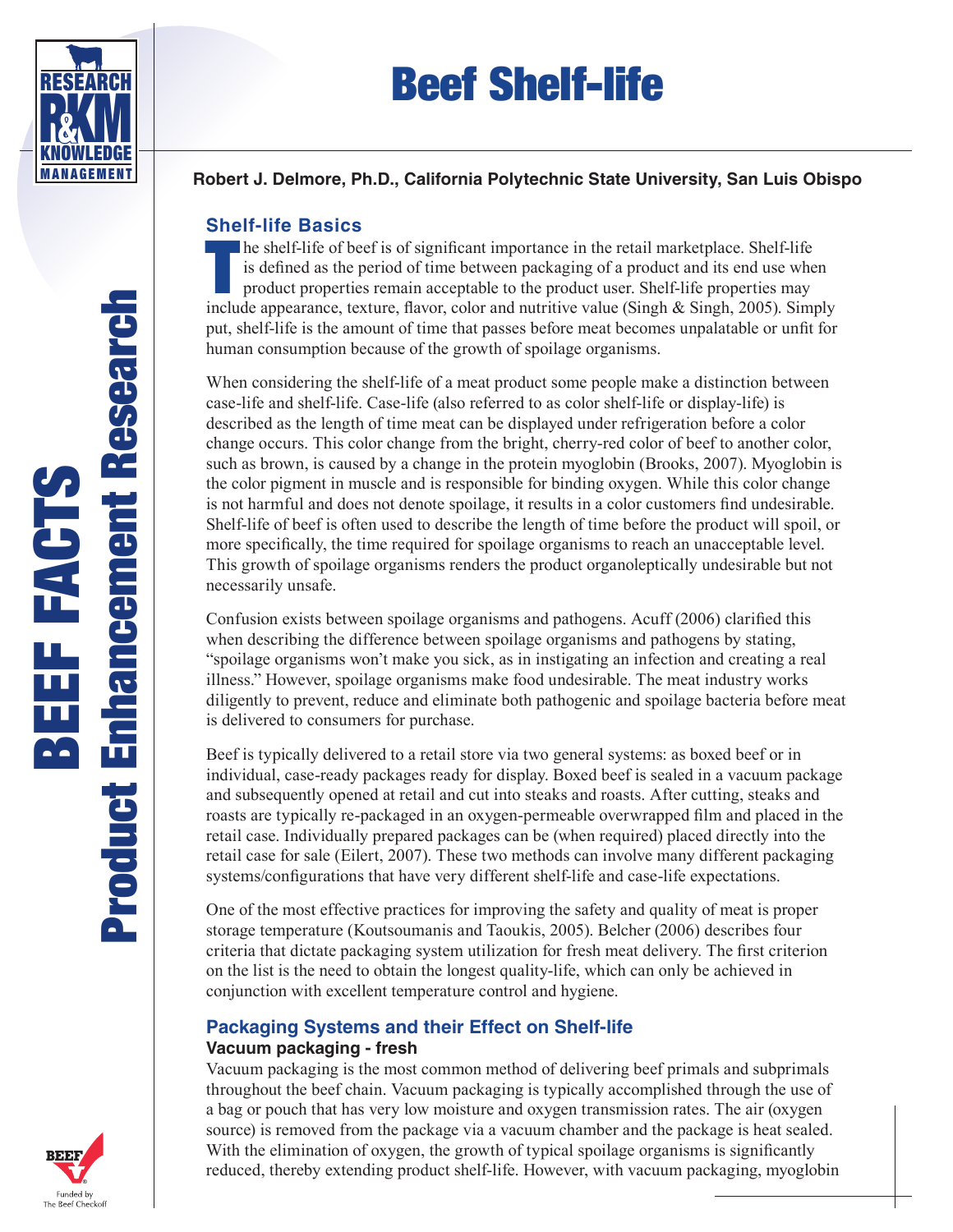remains in the native form and has a purple color. The advent of centralized preparation of beef primal and subprimal cuts (called case-ready) has provided a superior product with little moisture loss (shrink) and extended shelf-life. Savell et al. (1981) noted that a system involving the use of vacuum packaging for retail cuts would work well for extending retail display, but problems exist because the color of the packaged product (purple color) differs significantly from the color expected by consumers.

The shelf-life of vacuum-packaged fresh beef primals and subprimals is generally reported as approximately 35 to 45 days, with longer shelf-life of 70 to 80 days possible when refrigeration is optimally low (28-32°F). Voges et al. (2006) reported a range of three to 83 days for average retail aging and seven to 136 days for average foodservice aging.

## **Vacuum packaging - frozen**

There is limited literature available regarding the use and shelf-life of vacuum packaged and frozen beef. This might be because the shelf-life is very long under proper freezing temperatures and the maintenance of a good vacuum seal. From a bacterial shelf-life point of view, beef that is held below a temperature of 0°F has an indefinite shelf-life. From an optimal quality standpoint, vacuum–packaged, frozen, whole-muscle beef has a recommended shelf-life of 12 months.

#### **Air-permeable overwrap**

The most common form of fresh meat packaging in the retail marketplace is air-permeable overwrap. While this form is still utilized for the majority of the fresh beef packaged in the U.S., the number is decreasing due to the availability of modified atmosphere packaging (MAP), or case-ready systems. An air-permeable overwrap package typically consists of a foam tray and absorbent pad that rests under the meat cut. The tray is wrapped in a clear film that is permeable to moisture and oxygen. The film characteristics allow oxygen from the air to come in contact with the beef, changing the color from purple to bright cherry-red. While this package type is the most economical, it also yields the shortest case-life due to continued exposure to oxygen and the oxidation of the myoglobin, eventually resulting in a brown color (Brooks, 2007).

The expected shelf-life of air-permeable overwrap packages is three to seven days depending on whether the beef product is ground or whole muscle. Ground beef will have a shorter expected shelf-life than whole-muscle beef.

## **Masterpack**

The masterpack system consists of four to eight airpermeable overwrapped packages that are placed in a large pouch (masterpack or motherbag) that is impermeable

to oxygen and moisture. The masterpack is evacuated to remove air and then back-flushed with the desired gas mixture. Typical gas mixtures range from 100% to 80% carbon dioxide  $(CO_2)$  with nitrogen (N) used as the remaining gas. The presence of  $CO<sub>2</sub>$  inhibits the growth of bacteria and therefore extends shelf-life. When a retailer needs product to stock the shelf, he/she opens the masterpack and removes the packages from the bag with the  $CO<sub>2</sub>$  gas blend. The product blooms in approximately 30 minutes from the atmospheric  $O_2$  it is exposed to after removal from the bag and forms the desirable, bright, cherry-red color.

The expected shelf-life of products packaged in a master pack system is ten to 14 days with a retail display-life of two to seven days.

#### **High oxygen**

High oxygen packaging systems were one of the first true modified atmosphere packages developed and remain one of the most popular. During the production of this package, a machine will vacuum residual air from the tray (rigid plastic or foam), flush the tray with a modified atmosphere and then hermetically seal the package. High oxygen MAP packages contain 80% oxygen  $(O_2)$  and 20%  $CO_2$  (Belcher 2006). This high level of oxygen allows for an extended period of bloom and the  $CO_2$  prevents the growth of spoilage bacteria.

Beef packaged in a high oxygen modified atmosphere typically retains a shelf-life of ten to 14 days for ground beef and 12 to 16 days for whole-muscle beef cuts (Cornforth, 2008; Belcher, 2006).

# Low oxygen N<sub>2</sub> and CO<sub>2</sub>

Low oxygen modified atmosphere packages containing 70%  $N_2$  and 30%  $CO_2$  are used to prolong the shelf-life of fresh meat for an extended period of time. Nitrogen is an inert gas; it does not react with the meat or container and is only used to fill space. Carbon dioxide is used to prevent the growth of bacteria. The only drawback with this form of packaging is that there is no oxygen to react with myoglobin to cause blooming. When oxygen is excluded from the surface of meat, deoxymyoglobin is the predominant pigment present (Hunt 2004), resulting in a dark-purple color. U.S. consumers are not accustomed to this dark-purple color so this is a potential disadvantage of low oxygen MAP.

The expected shelf-life for beef packaged in low oxygen MAP is 25 to 35 days.

# Low oxygen N<sub>2</sub>, CO<sub>2</sub>, and CO

Low oxygen MAP packages containing  $69.6\%$  N<sub>2</sub>,  $30\%$  $CO<sub>2</sub>$ , and 0.4% carbon monoxide (CO) are used in the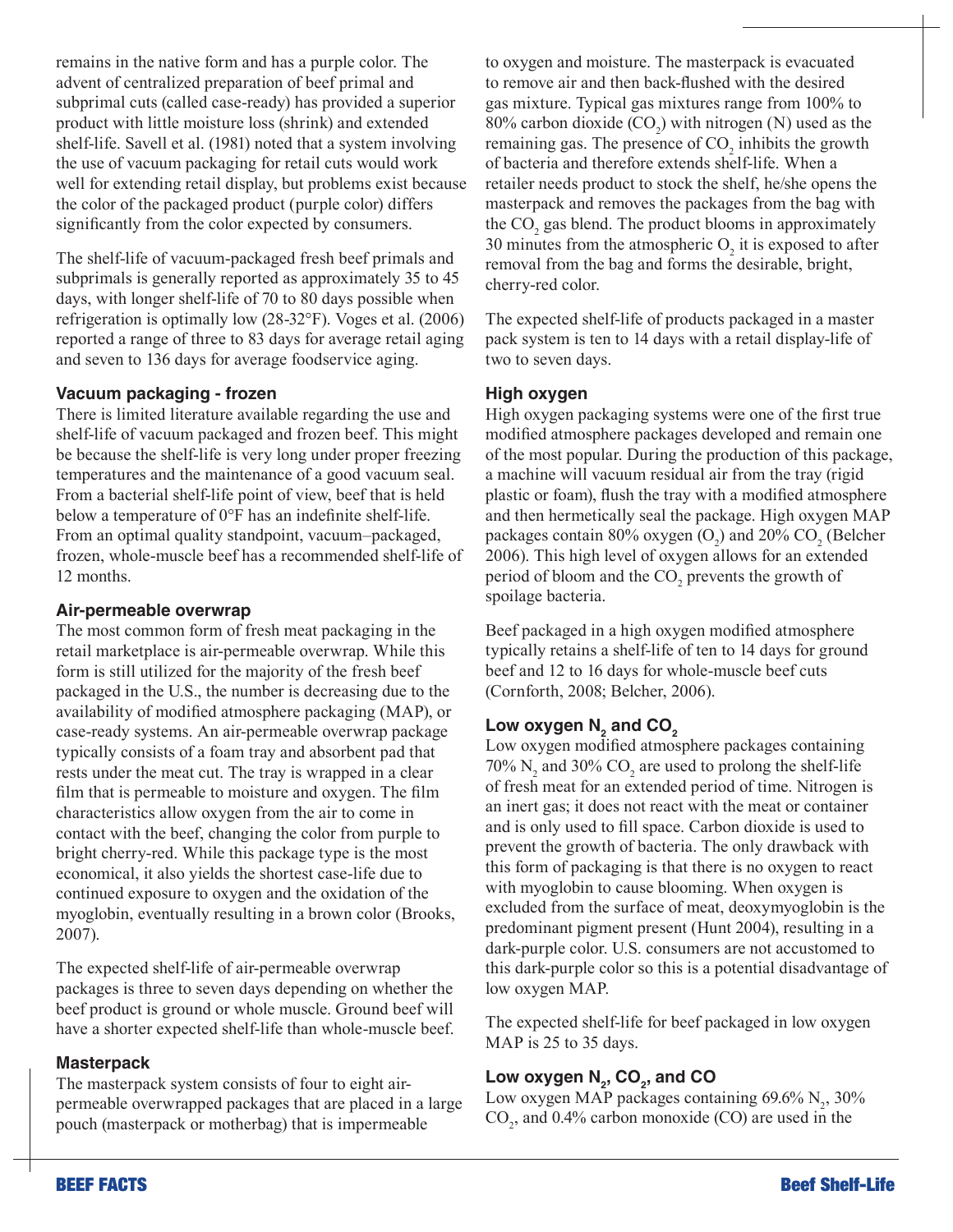same way as normal low oxygen MAP. However, the CO is added because myoglobin has a high affinity for CO causing it to form the bright, cherry-red color known as bloom (Hunt 2004). This bloom color will last much longer versus in  $O_2$ -rich environments because there is no free oxygen available to aid in the shift to metabolized myoglobin (metmyoglobin; brown color). One disadvantage of using CO is its negative image with the consumer as it is known as a potentially hazardous gas (Cornforth 2008). However, the concentrations that are used in MAP systems are extremely low (0.4% or lower) and do not impose any hazard to the meat or the consumer.

The expected shelf-life of low oxygen MAP with CO is approximately 28 days for ground beef and 35 days for whole-muscle beef products.

#### **Peelable low oxygen**

Peelable low oxygen trays are a normal overwrap tray with a secondary film that is impermeable to air. The tray is gas-flushed, just like a normal low oxygen MAP, before storage. Once a package is ready to be placed on display, the secondary film is peeled away allowing the product to bloom. This practice extends shelf-life because of the low oxygen environment created during storage.

The expected shelf-life for these packages is 15 to 22 days in storage. Once the secondary film is removed for retail display, shelf-life drops to three to seven days.

## **Conclusion**

Shelf-life of beef can be extended by creating unfavorable conditions for spoilage organisms. The growth of spoilage organisms can be slowed by manipulating oxygen availability, temperature, length of storage and presence of inhibitory gasses.

#### **References**

Acuff, G. 2006. Thought Leader, Microbe Manager. Meatingplace, pp 28.

Belcher, J.N. 2006. Industrial packaging developments for the global meat market. Meat Science. 74:143-148.

Brooks, C. 2007. Beef packaging. Beef Facts, Product Enhancement. Available at: http://www.beefresearch.org/ factsheets1.aspx.

Connolly, K.B. 2008. Case-ready packaging makes its mark. Cargill Scope 1, Number 1, pp. 23-25.

Cornforth, D. and Hunt, M. (2008). Low-oxygen packaging of fresh meat with carbon monoxide. Meat quality, microbiology, and safety. AMSA White Paper Series, Number 2, pp. 1-10. American Meat Science Association, Savoy, Illinois, USA.

Eilert, S. 2007. Testimony before the House Agriculture Committee. Available at: agriculture.house.gov/testimony/110/ h71030/Eilert.doc.

Hunt, M.C., Mancini, K.A., Hachmeister, K.A., Kropf, D.H., Merriman, M., DelDuca, G. and Milliken, G. 2004. Carbon monoxide in modified atmosphere packaging affects color, shelflife, and microorganisms of beef steaks and ground beef. Journal of Food Science. 69(1):45-52.

Jeyamkondan, S., Jayas, D.S. and Holley, R.A. 2000. Review of centralized packaging systems for distribution of retail-ready meat. Journal of Food Protection. 63(6):796-804.

Koutsoumanis, K.P. and Taoukis, P. 2005. Meat safety, refrigerated storage and transport: Modeling and management. In: J.N. Sofos, Editor, Improving the Safety of Fresh Meat. Woodhead/Publishing, Ltd., Cambridge, UK, pp. 503–561.

McMillin, K.W. 2008. Where is MAP Going? A review and future potential of modified atmosphere packaging for meat. Meat Science. 80(1):43-65.

| <b>Shelf-life by Packaging Type</b> |            |                     |           |            |            |
|-------------------------------------|------------|---------------------|-----------|------------|------------|
|                                     |            | <b>Whole Muscle</b> |           | Ground     |            |
|                                     |            | Shelf-              | Display-  | Shelf-     | Display-   |
| <b>Packaging type</b>               | Color      | Life $(d)$          | Life (d)  | Life $(d)$ | Life $(d)$ |
| Vacuum Bags/Pouches                 | Purple     | $60 - 90$           | $60 - 90$ | $45 - 60$  | $45 - 60$  |
| Air-Permeable Overwrap              | Red        | $5 - 7$             | $3 - 7$   | $2 - 3$    | $2 - 3$    |
| Master Pack Low Oxygen              | Purple     | $28 - 35$           | $2 - 7$   | $25 - 30$  | $2 - 3$    |
| Masterpack High Oxygen              | <b>Red</b> | $10 - 14$           | $2 - 7$   | $7 - 10$   | $2 - 3$    |
| High Oxygen                         | Red        | $12 - 16$           | $3 - 4$   | $10 - 12$  | $3 - 4$    |
| Low Oxygen                          | Purple     | $25 - 30$           | $2 - 7$   | $25 - 30$  | $2 - 7$    |
| Peelable Low Oxygen                 | Red        | $15 - 22$           | $3 - 7$   | $15 - 22$  | $3 - 7$    |
| Low Oxygen w/ CO                    | Red        | 35                  | 35        | 28         | 28         |

**From: Belcher (2006), Connelly (2008), Cornforth (2008), Hunt (2004), McMillin (2008) and Siegel (2001)**